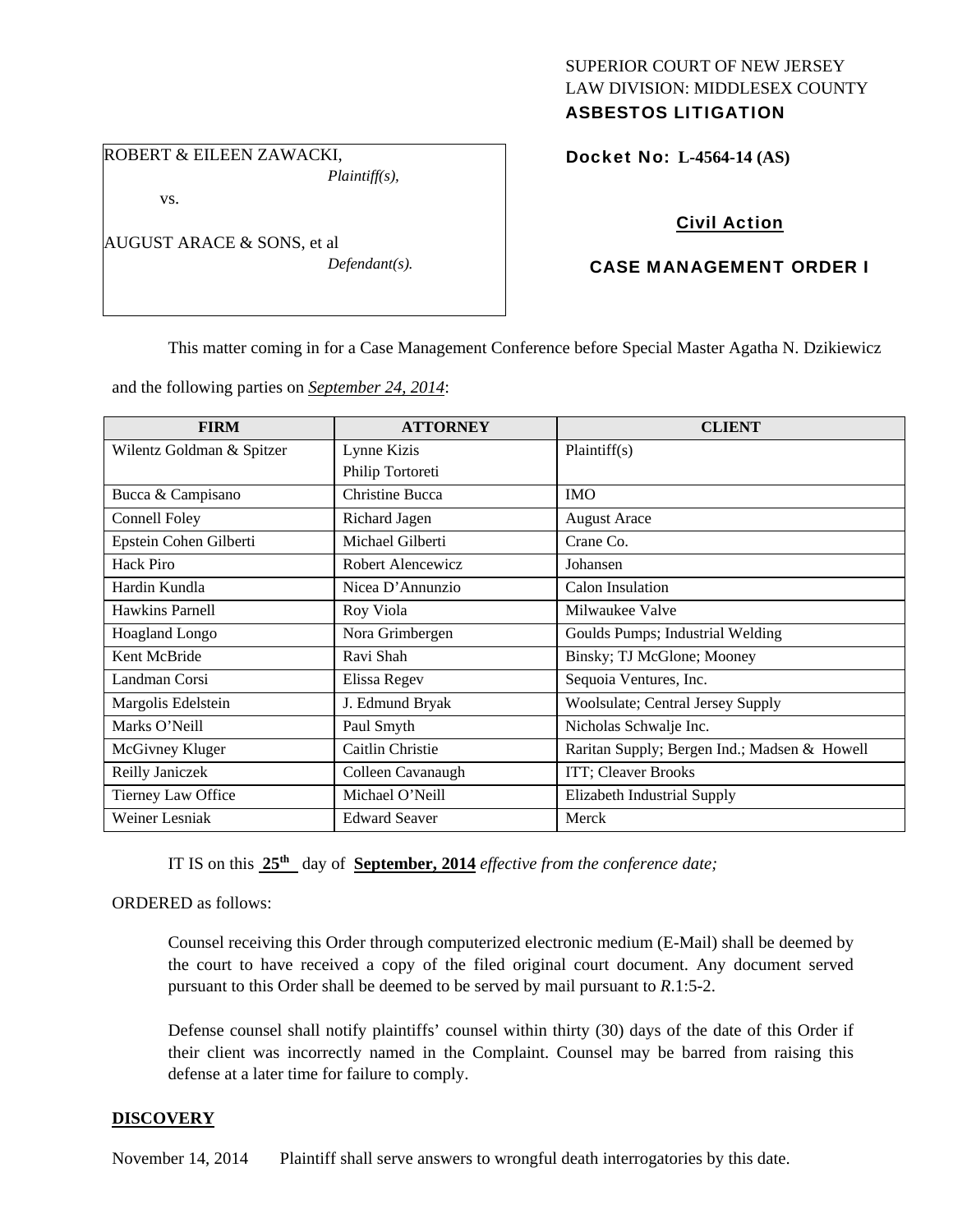| November 28, 2014 | Defendants shall serve answers to standard interrogatories by this date. |
|-------------------|--------------------------------------------------------------------------|
|                   |                                                                          |

December 15, 2014 Plaintiff shall propound supplemental interrogatories and document requests by this date.

- January 16, 2015 Defendants shall serve answers to supplemental interrogatories and document requests by this date.
- December 15, 2014 Defendants shall propound supplemental interrogatories and document requests by this date.
- January 16, 2015 Plaintiff shall serve answers to supplemental interrogatories and document requests by this date.
- March 2, 2015 Fact discovery, including depositions, shall be completed by this date. Plaintiff's counsel shall contact the Special Master within one week of this deadline if all fact discovery is not completed.
- March 2, 2015 Depositions of corporate representatives shall be completed by this date.

#### **EARLY SETTLEMENT**

- October 31, 2014 Settlement demands shall be served on all counsel and the Special Master by this date.
- March 11, 2015 @ 10:00am Early settlement conference. All defense counsel shall appear with authority to negotiate settlement and have a representative authorized to negotiate settlement available by phone. Any request to be excused from the settlement conference shall be made to the Special Master no later than 4:00pm of the day prior to the conference.

#### **SUMMARY JUDGMENT MOTION PRACTICE**

- March 27, 2015 Summary judgment motions shall be filed no later than this date.
- April 24, 2015 Last return date for summary judgment motions.

#### **MEDICAL DEFENSE**

- November 14, 2014 Plaintiff shall serve executed medical authorizations by this date.
- March 2, 2015 Plaint if shall serve medical expert reports by this date.
- March 2, 2015 Plaintiff is to arrange for the transfer of pathology specimens and x-rays, if any, by this date.
- May 29, 2015 Defendants shall identify its medical experts and serve medical expert reports, if any, by this date. **In addition, defendants shall notify plaintiff's counsel (as well as all counsel of record) of a joinder in an expert medical defense by this date.**

\_\_\_\_\_\_\_\_\_\_\_\_\_\_\_\_\_\_\_\_\_\_\_\_\_\_\_\_\_\_\_\_\_\_\_\_\_\_\_\_\_\_\_\_\_\_\_\_\_\_\_\_\_\_\_\_\_\_\_\_\_\_\_\_\_\_\_\_\_\_\_\_\_\_\_\_\_\_\_\_\_\_\_\_\_\_\_\_\_\_\_\_\_\_\_\_\_\_\_\_\_\_\_\_\_\_\_\_\_\_